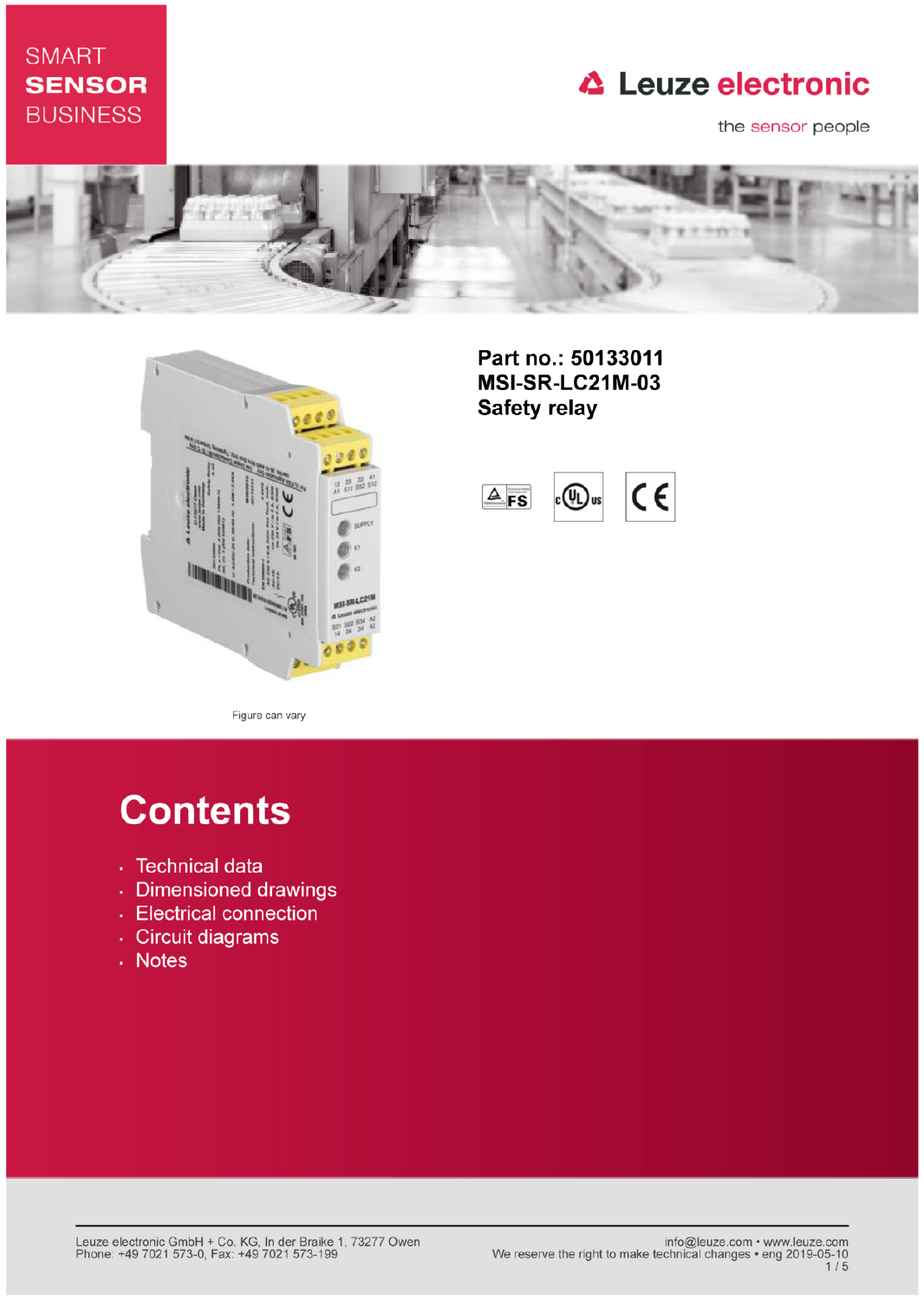### Part no.: 50133011 – MSI-SR-LC21M-03 – Safety relay

#### **Technical data**

| <b>Basic data</b>                                                         |                                                                                                                                                         |
|---------------------------------------------------------------------------|---------------------------------------------------------------------------------------------------------------------------------------------------------|
| Series                                                                    | MSI-SR-LC21M                                                                                                                                            |
| Application                                                               | Base device for E-Stop and safety door applications                                                                                                     |
|                                                                           |                                                                                                                                                         |
| <b>Functions</b>                                                          |                                                                                                                                                         |
| Functions                                                                 | Monitoring of E-Stop circuits<br>Monitoring of optoelectronic protective devices<br>Monitoring of position switches<br>Monitoring of proximity switches |
| Restart                                                                   | Automatic<br>Manual                                                                                                                                     |
| <b>Characteristic parameters</b>                                          |                                                                                                                                                         |
| SIL                                                                       | 3, IEC 61508                                                                                                                                            |
| <b>SILCL</b>                                                              | 3, IEC/EN 62061                                                                                                                                         |
| Performance Level (PL)                                                    | e, EN ISO 13849-1                                                                                                                                       |
| PFH <sub>D</sub>                                                          | 0.00000003 per hour                                                                                                                                     |
| PFH <sub>D</sub>                                                          | 3E-08 per hour                                                                                                                                          |
| Mission time T <sub>M</sub>                                               | 20 years, EN ISO 13849-1                                                                                                                                |
| Category                                                                  | 4, EN ISO 13849                                                                                                                                         |
|                                                                           |                                                                                                                                                         |
| <b>Electrical data</b>                                                    |                                                                                                                                                         |
| <b>Supply circuit</b>                                                     |                                                                                                                                                         |
| Nominal voltage UN                                                        | 24 V AC/DC                                                                                                                                              |
| Nominal frequency                                                         | 50  60 Hz                                                                                                                                               |
| Rated control supply voltage Us at AC 60 Hz                               | 20.4 V                                                                                                                                                  |
| Rated control supply voltage Us at AC 50 Hz                               | 26.4 V                                                                                                                                                  |
| Max. rated control supply voltage at AC 50 Hz                             | 26.4 V                                                                                                                                                  |
| Min. rated control supply voltage Us at AC 50 Hz                          | 20.4 V                                                                                                                                                  |
| Min. rated control supply voltage Us at DC                                | 20.4 V                                                                                                                                                  |
| Max. rated control supply voltage at DC                                   | 26.4 V                                                                                                                                                  |
| Min. rated control supply voltage at DC                                   | 20.4 V                                                                                                                                                  |
| Rated power DC                                                            | 2.1 W                                                                                                                                                   |
| Galvanic isolation between supply and control circuit                     | No                                                                                                                                                      |
| <b>Output circuit</b>                                                     |                                                                                                                                                         |
| Number of outputs, safety-oriented, undelayed, contact-based              | 2 Piece(s)                                                                                                                                              |
| Number of outputs, signaling function, undelayed, contact-based           | 1 Piece(s)                                                                                                                                              |
| Release current paths                                                     | NO.                                                                                                                                                     |
| Signaling current paths                                                   | <b>NC</b>                                                                                                                                               |
| Contact material                                                          | Ag alloy, gold-plated                                                                                                                                   |
| Usage category AC-15 (NO contact)                                         | Ue 230V, le 3A                                                                                                                                          |
| Usage category DC-13 (NO contact)                                         | Ue 24V, le 2,5A                                                                                                                                         |
| Short circuit protection (NO contact)                                     | gG class safety fuse 6A, melting integral                                                                                                               |
| Max. thermal continuous current $I_{th}$ , release current paths          | 6 A                                                                                                                                                     |
| Max. thermal continuous current I <sub>th</sub> , signaling current paths | 3 A                                                                                                                                                     |
| Max. total current I <sup>2</sup> of all current paths                    | $9A^2$                                                                                                                                                  |
| Mechanical life time                                                      | 100,000,000 switching cycles                                                                                                                            |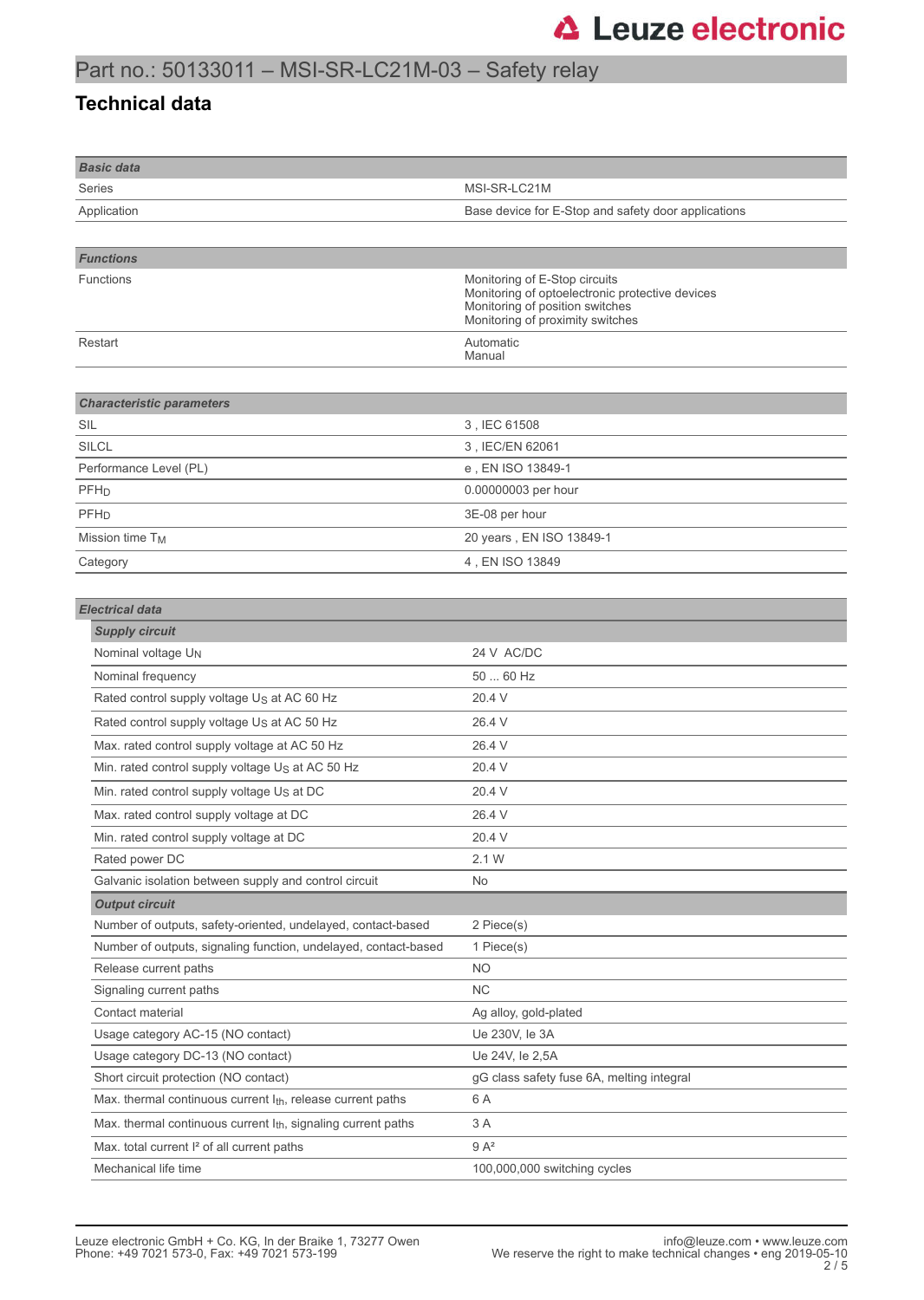## **△ Leuze electronic**

## Part no.: 50133011 – MSI-SR-LC21M-03 – Safety relay

| <b>Control circuit</b>                                                 |                                                                 |
|------------------------------------------------------------------------|-----------------------------------------------------------------|
| Evaluation of the inputs                                               | Two-channel                                                     |
| Input current at the control inputs (safety circuit/reset circuit)     | 40 mA                                                           |
| Max. peak current at the control inputs (safety circuit/reset circuit) | 100 mA                                                          |
| Max. cable resistance, per channel                                     | $≤$ (5 + (1.176 x U <sub>B</sub> / U <sub>N</sub> - 1) x 100) Ω |
| Minimum switch-on time                                                 | 50 ms                                                           |
| Response time (automatic start t <sub>A2</sub> )                       | 80 ms                                                           |
| Response time (manual start $t_{A1}$ )                                 | 40 ms                                                           |
| Test pulse time permitted t <sub>TP</sub>                              | 1 <sub>ms</sub>                                                 |
| Release time t <sub>R</sub>                                            | 15 <sub>ms</sub>                                                |
| Sychronous time monitoring ts                                          | 200 ms                                                          |
| Recovery time tw                                                       | 150 ms                                                          |

| <b>Connection</b>         |                                                                                                                                                      |
|---------------------------|------------------------------------------------------------------------------------------------------------------------------------------------------|
| Number of connections     | 1 Piece(s)                                                                                                                                           |
| <b>Connection 1</b>       |                                                                                                                                                      |
| Type of connection        | Terminal                                                                                                                                             |
| Function                  | Signal IN<br>Signal OUT<br>Voltage supply                                                                                                            |
| Type of terminal          | Spring-cage terminal                                                                                                                                 |
| No. of pins               | $16$ -pin                                                                                                                                            |
| <b>Cable properties</b>   |                                                                                                                                                      |
| Connection cross sections | $2 \times 0.2$ to 1.5 mm <sup>2</sup> , wire<br>2 x 0.2 to 1.5 mm <sup>2</sup> , wire<br>2 x 0.25 to 1.5 mm <sup>2</sup> , wire with wire-end sleeve |
|                           |                                                                                                                                                      |
| <b>Mechanical data</b>    |                                                                                                                                                      |
| Dimension (W x H x L)     | 22.5 mm x 106.5 mm x 114 mm                                                                                                                          |
| Net weight                | 210 <sub>g</sub>                                                                                                                                     |
| Housing color             | Gray                                                                                                                                                 |
| Type of fastening         | Snap-on mounting                                                                                                                                     |
|                           |                                                                                                                                                      |
| <b>Certifications</b>     |                                                                                                                                                      |
| Certifications            | c UL US<br><b>TÜV Rheinland</b>                                                                                                                      |
|                           |                                                                                                                                                      |
| <b>Classification</b>     |                                                                                                                                                      |
| Customs tariff number     | 85364900                                                                                                                                             |
| eCl@ss 8.0                | 27371819                                                                                                                                             |
| eCl@ss 9.0                | 27371819                                                                                                                                             |

#### **Dimensioned drawings**

All dimensions in millimeters

ETIM 5.0 **EC001449** ETIM 6.0 EC001449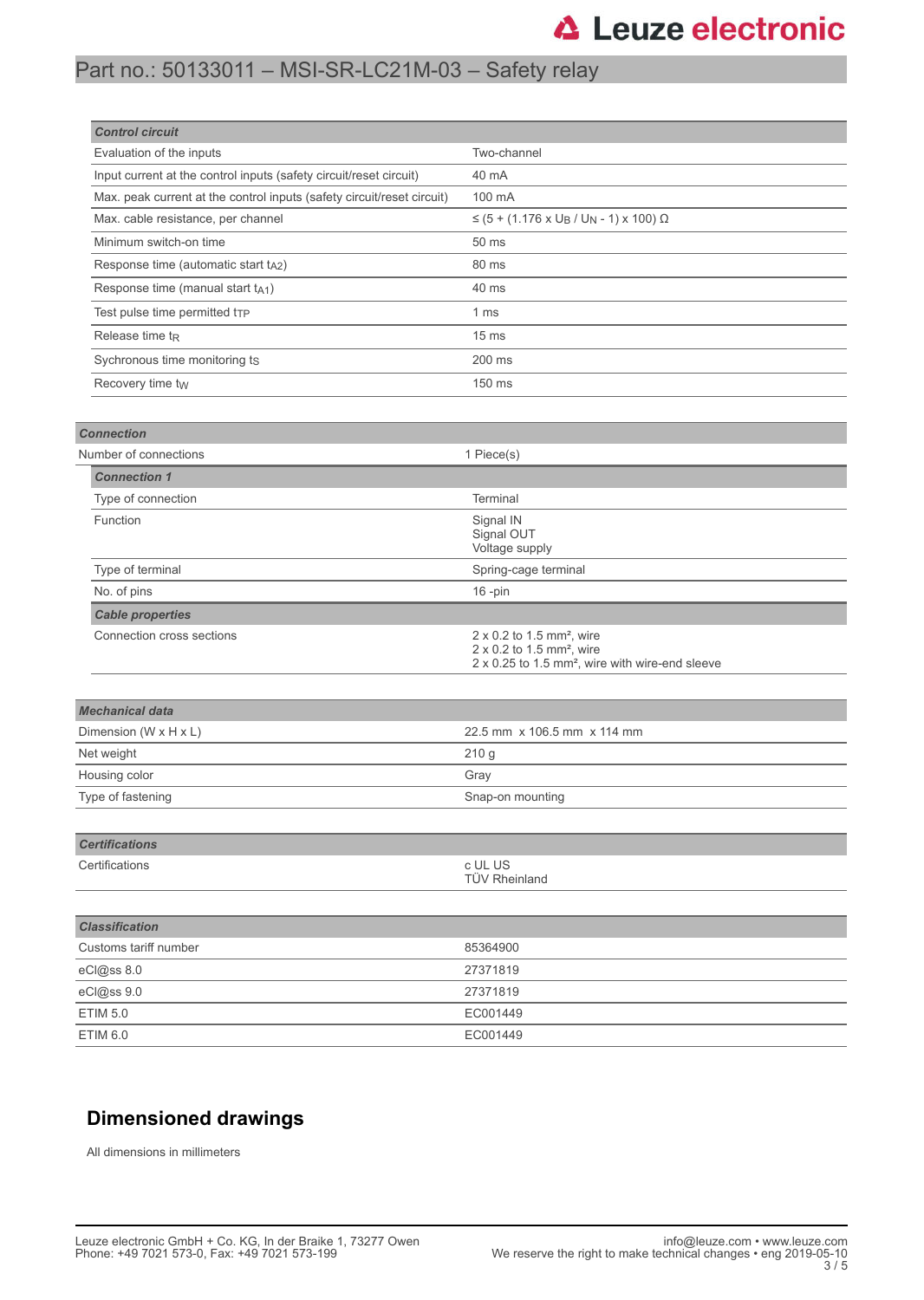## **△ Leuze electronic**

### Part no.: 50133011 – MSI-SR-LC21M-03 – Safety relay



| ŀ |  |  |  |
|---|--|--|--|
|   |  |  |  |

#### **Electrical connection**

| <b>Connection 1</b> |                                           |
|---------------------|-------------------------------------------|
| Type of connection  | Terminal                                  |
| Function            | Signal IN<br>Signal OUT<br>Voltage supply |
| Type of terminal    | Spring-cage terminal                      |
| No. of pins         | $16$ -pin                                 |

| <b>Terminal</b> | <b>Assignment</b>                   |
|-----------------|-------------------------------------|
| 13              | Release current path 1 (NO contact) |
| 14              | Release current path 1 (NO contact) |
| 23              | Release current path 2 (NO contact) |
| 24              | Release current path 2 (NO contact) |
| 31              | Signaling current path (NC contact) |
| 32              | Signaling current path (NC contact) |
| l A1            | $+24V$                              |
| A2              | <b>GND</b>                          |